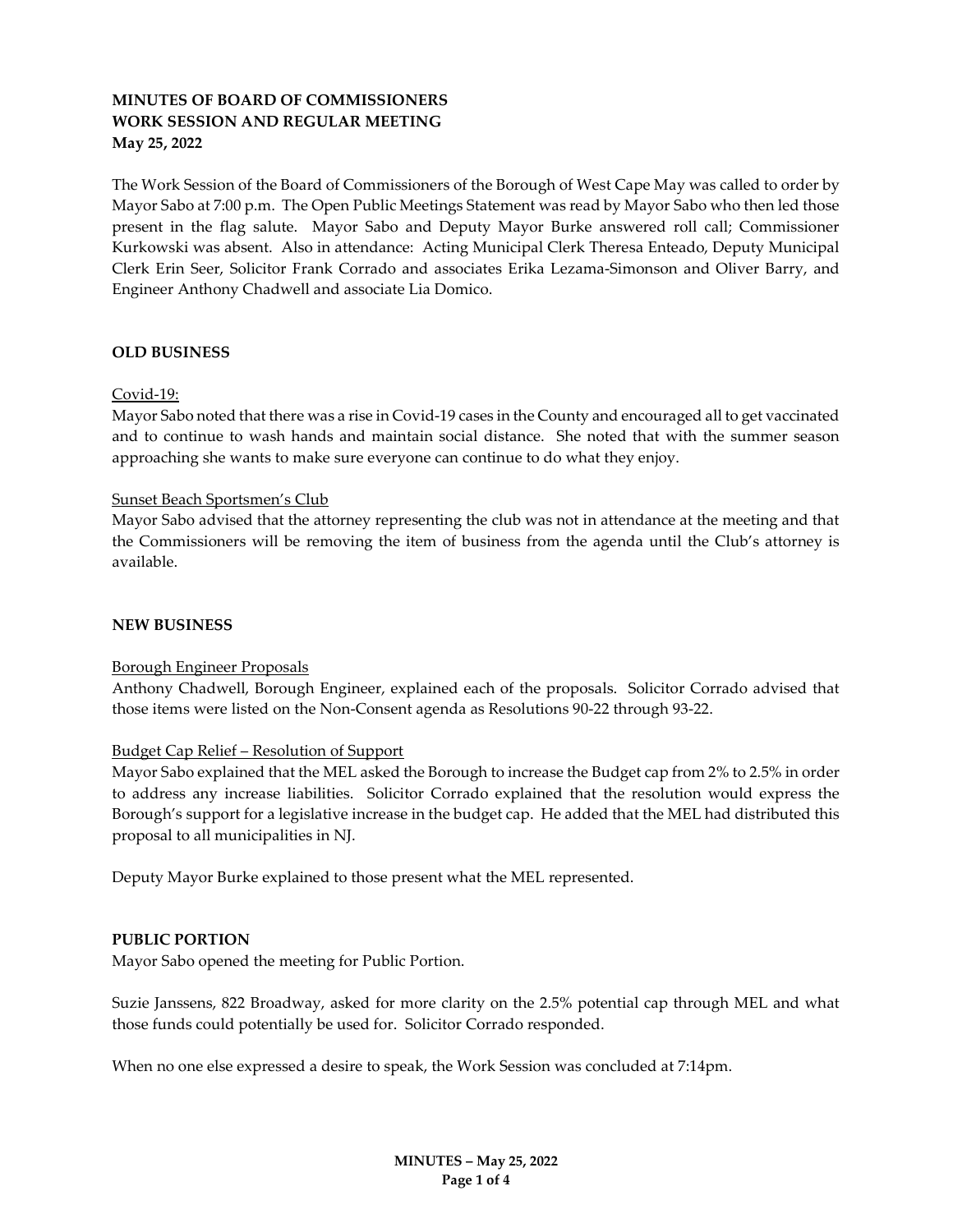# REGULAR MEETING

# CONSENT AGENDA

On motion of Deputy Mayor Burke, seconded by Mayor Sabo, Resolution Nos. 86-22 and 88-22 were removed from the Consent Agenda and the Consent Agenda was unanimously approved on roll call vote by the Commissioners present.

# Proclamation

Wilbraham Park – 100 Year Anniversary

Mayor Sabo read the proclamation in full and advised that she will also be reading the proclamation on June 18th at the celebration.

Minutes:

May 11, 2022 – Work Session and Regular Meeting

Ordinances for Introduction and Publication: NONE

# Resolutions:

- 84-22 Annual Renewal of Liquor License for 2022-2023 Year West Cape Liquors LLC
- 85-22 Annual Renewal of Liquor License for 2022-2023 Year 106 Sunset LLC
- 87-22 Refund of Water/Sewer Utility Overpayment 111 Columbia Avenue, Block 42, Lot 7
- 89-22 Approving Bill Payment

# NON-CONSENT AGENDA

Resolutions:

90-22 Approving Contract for Engineering and Construction-Related Activities for Bayshore Road Stormwater Drainage

Mayor Sabo made a motion, seconded by Deputy Mayor Burke, to adopt Resolution No. 90-22. The motion was carried unanimously on roll call vote by the Commissioners present.

91-22 Approving Contract for Engineering and Construction-Related Activities for the Reconstruction of Second Avenue

Mayor Sabo made a motion, seconded by Deputy Mayor Burke, to adopt Resolution No. 91-22. The motion was carried unanimously on roll call vote by the Commissioners present.

92-22 Approving Contract for Engineering and Construction-Related Activities for Stimpson Lane Lead Remediation

Mayor Sabo made a motion, seconded by Deputy Mayor Burke, to adopt Resolution No. 92-22. The motion was carried unanimously on roll call vote by the Commissioners present.

93-22 Approving Contract for Preparation and Submission of Application to New Jersey Department of Transportation for FY2023 State Aid Grant

Mayor Sabo made a motion, seconded by Deputy Mayor Burke, to adopt Resolution No. 93-22. The motion was carried unanimously on roll call vote by the Commissioners present.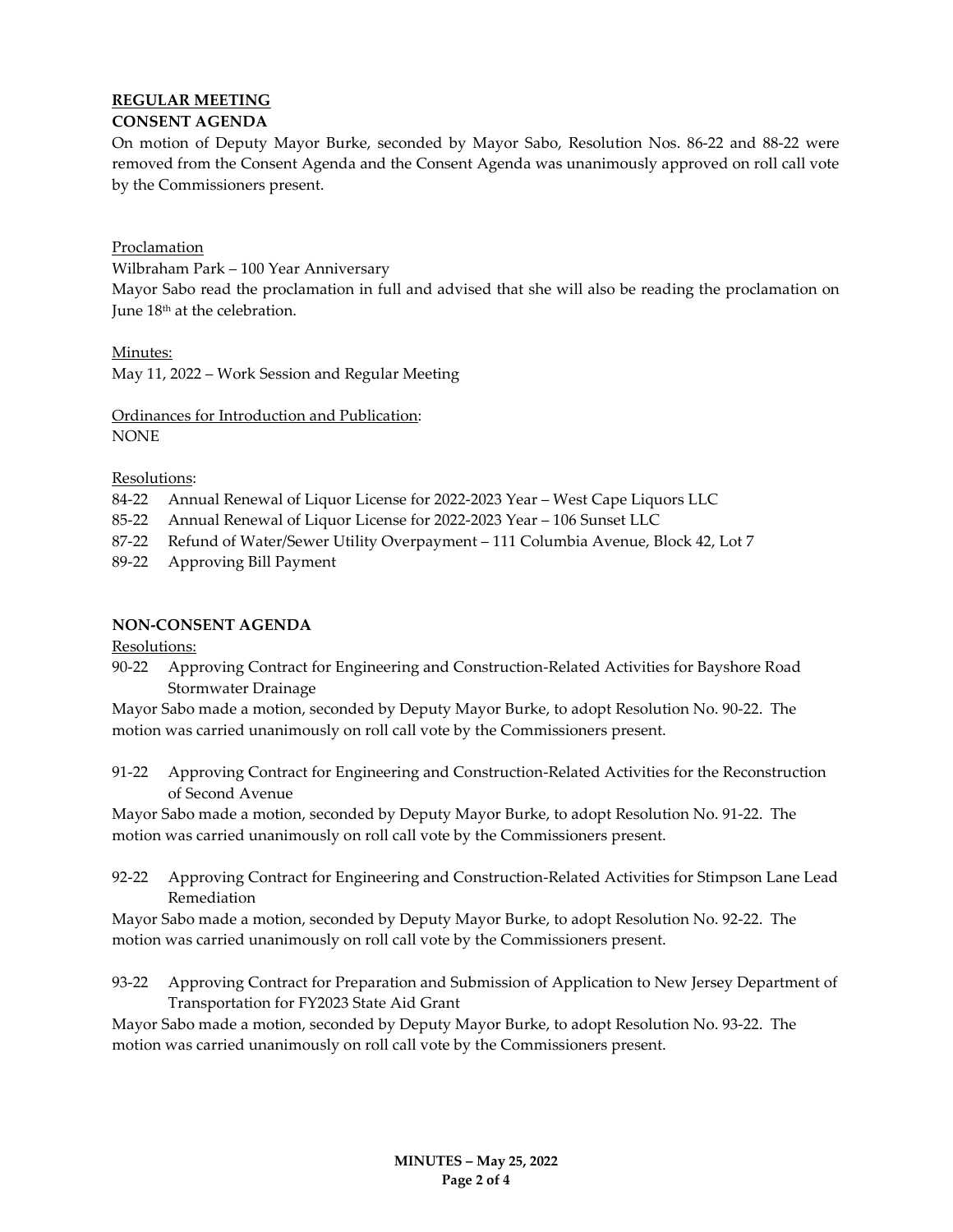#### Ordinances:

613-22 An Ordinance Amending Section 27-19 of the West Cape May Code Pertaining to Historic Preservation

Mayor Sabo opened the public hearing.

Tom Douglass, 706 Broadway, had questions concerning the reason his property was included in the extension and what deemed his property a historic structure.

Suzie Janssens, 822 Broadway, expressed her concerns regarding her property and her neighboring property being included in the extension and what that would entail for the homeowners if they wished to make any changes to the property in the future.

West Cape May Historic Preservation Commission Chairman Jim Barnes and member Elan Zingman-Leith addressed the concerns of Mr. Douglass and Ms. Janssens. Mr. Barnes additionally explained why the Commission wanted to extend the district north on Broadway.

Linda Barr, 322 Fourth Avenue, was pleased that the Commission is moving forward with the extension and expressed her desire to have the district be extended even farther throughout the Borough.

When no one further expressed a desire to speak, the public hearing was closed and Deputy Mayor Burke made a motion, seconded by Mayor Sabo, to adopt Ordinance No. 613-22. The motion was carried unanimously on roll call vote of the Commissioners present.

## Resolution:

94-22 Setting Forth Reasons for Designating Certain Historic Sites in the Borough of West Cape May Mayor Sabo made a motion, seconded by Deputy Mayor Burke, to adopt Resolution No. 94-22. The motion was carried unanimously on roll call vote by the Commissioners present.

## COMMISSIONER REPORTS

Deputy Mayor Burke noted that the Wilbraham Park 100-year anniversary will be on June  $18<sup>th</sup>$ . He further noted that the Shade Tree Commission just completed their spring tree planting on the properties of those residents who had requested them.

Lastly, he announced that on Thursday, July 7th from 12pm to 5pm, the Borough of West Cape May will be hosting the American Red Cross Blood Drive at Borough Hall.

Mayor Sabo announced that the Strawberry festival is on June 4<sup>th</sup> in the Borough's Backyard Park. She went on to announce the Memorial Day event hosted by the City of Cape May was to be held at the Soldiers and Sailors Park at on Monday at 11:00am.

# PUBLIC PORTION

Mayor Sabo opened the meeting for public portion.

Tom Halligan, 640 West Drive, expressed his concern regarding tour buses coming down his street and requested that the corresponding signage be moved to a move visible location for the drivers.

Police Captain John Bobick addressed the residents' concerns regarding the buses on West Drive.